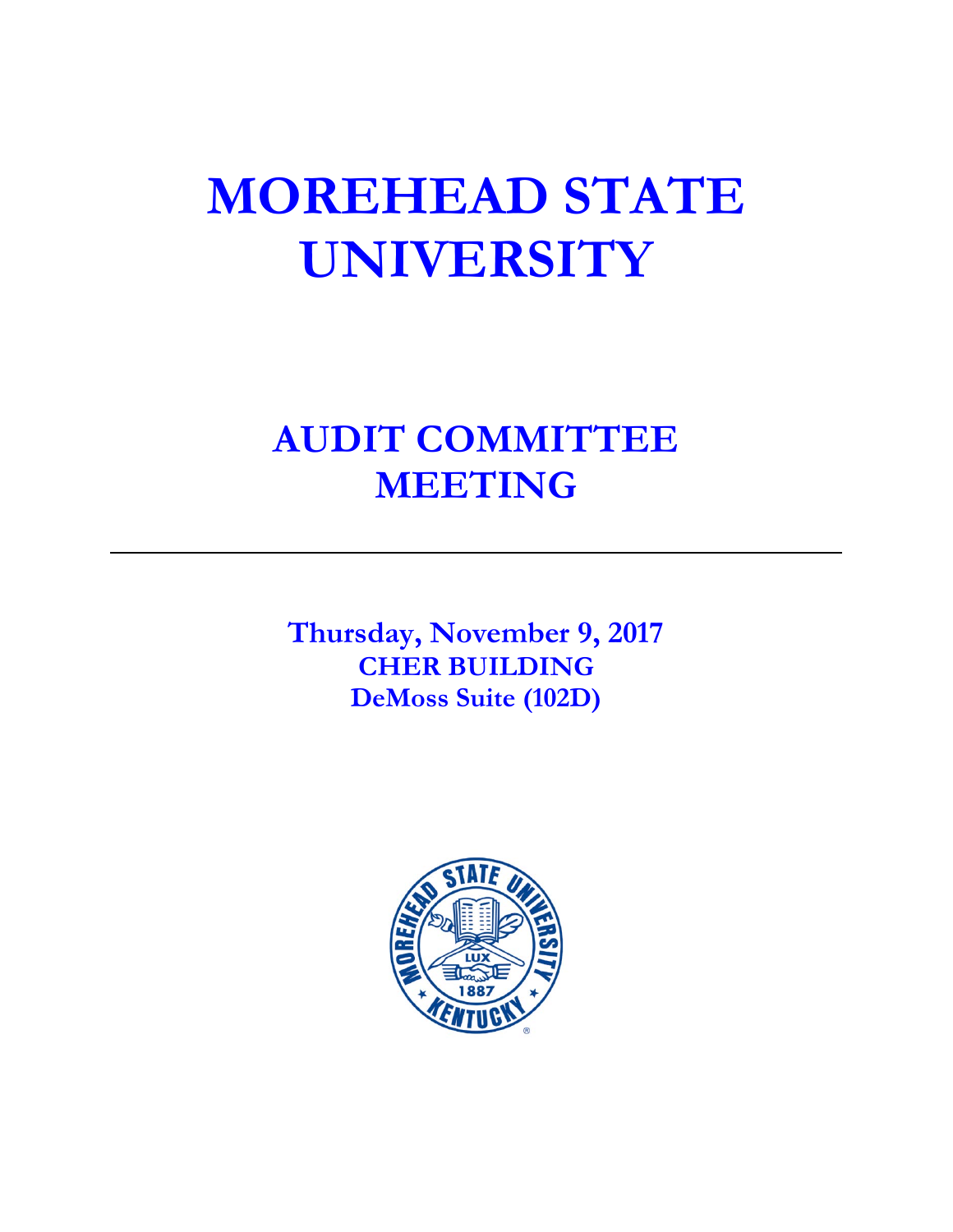# **MOREHEAD STATE UNIVERSITY**

# **BOARD OF REGENTS AUDIT COMMITTEE**

**November 9, 2017 9:30 a.m.**

# **AGENDA**

- I. CALL TO ORDER
- II. ROLL CALL
- III. APPROVE MINUTES OF MAY 11, 2017 MEETING
- IV. RECOMMENDATIONS AND REPORTS
	- A. Accept 2016-2017 Audit Report
	- B. Report on Status of Internal Audits
- V. OTHER BUSINESS
- VI. ADJOURNMENT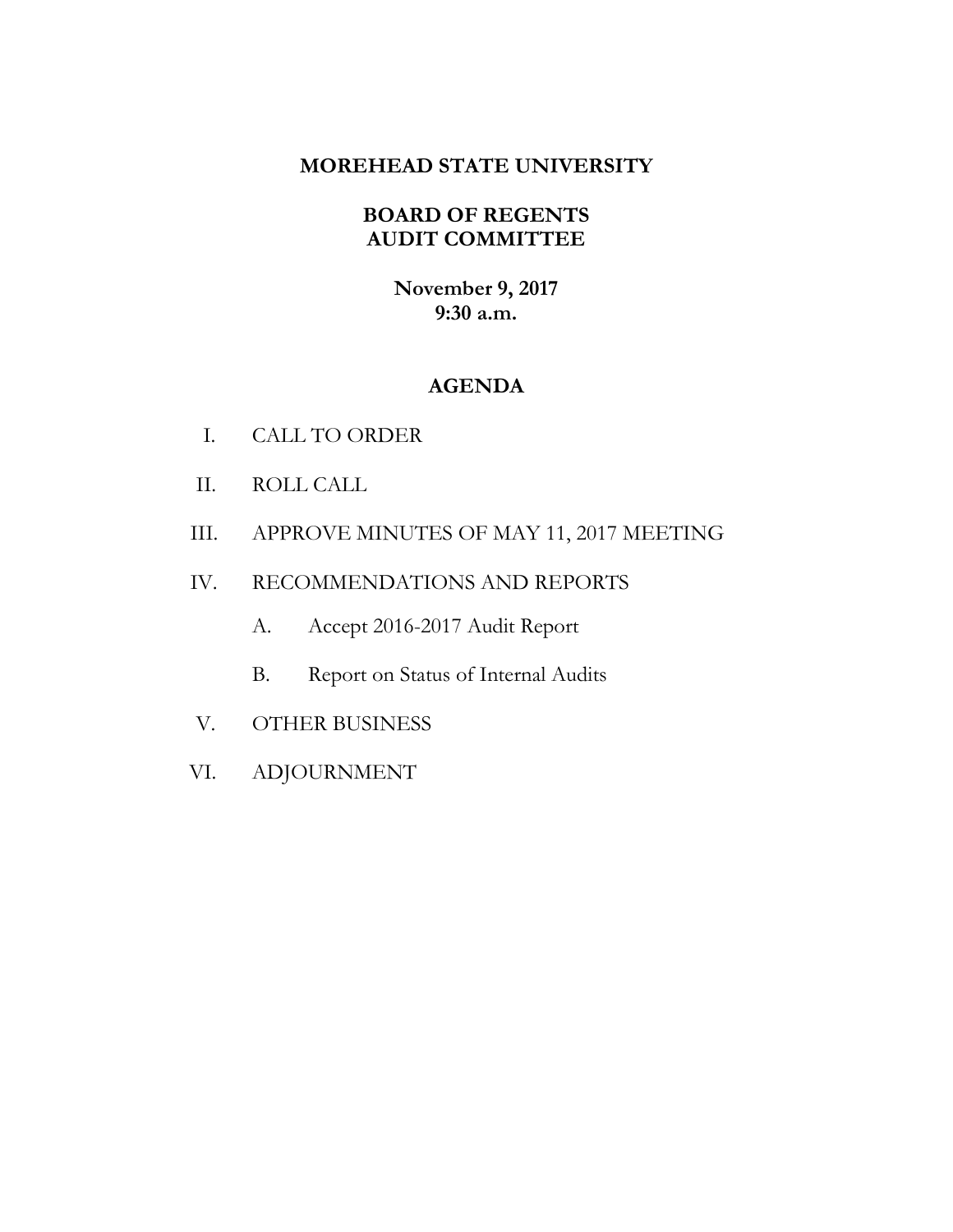### **BOARD OF REGENTS AUDIT COMMITTEE MEETING Thursday, May 11, 2017**

The Audit Committee met at 8 a.m. on Thursday, May 11, 2017, in the DeMoss Suite of the Center for Health, Education and Research (CHER) in Morehead, Kentucky. Mr. Wayne Martin, Chair of the Audit Committee, presided.

The following Committee members were present:

Mr. Wayne Martin, Audit Committee Chair & Board Vice Chair Mr. Paul Goodpaster Mr. Eric Howard Ms. Kathy Walker

Administrative staff members present included: Dr. Wayne D. Andrews, President; Ms. Beth Patrick, Chief Financial Officer and Vice President for Administration; Ms. Kelli Owen, Director of Accounting and Financial Services; Mr. Jeremy Withrow, Assistant Director of Accounting and Reporting; and Mr. Joe Hunsucker, Internal Auditor.

Ms. Walker moved to approve the minutes of the November 11, 2016 meeting as distributed. Mr. Howard seconded the motion. The motion carried unanimously.

RECOMMENDATION: That the Audit Committee approve the extension of the auditing services contract with Dean Dorton Allen Ford, PLLC in Lexington to conduct the required annual audits for Morehead State University for the fiscal year that will end on June 30, 2017.

*(Additional background information attached to these minutes.)*

Ms. Owen said that KRS 164A.570 requires that an annual audit be conducted for all universities in the state system. The Bylaws of the Board of Regents provide that the Audit Committee review, evaluate, and recommend to the full Board an accounting firm to conduct the University's required annual audits. State statutes specify that the auditing firm must be selected through a request for proposal process, and that a personal services contract be issued to engage the firm.

On January 11, 2016, the University issued a request for proposals from qualified public accounting firms to perform the auditing services. As a result of that process, the Audit Committee recommended and the Board approved the appointment of Dean Dorton Allen Ford, PLLC to conduct the annual audits. The contract with the firm was for the fiscal year that ended on June 30, 2016, with the option to extend the contract for four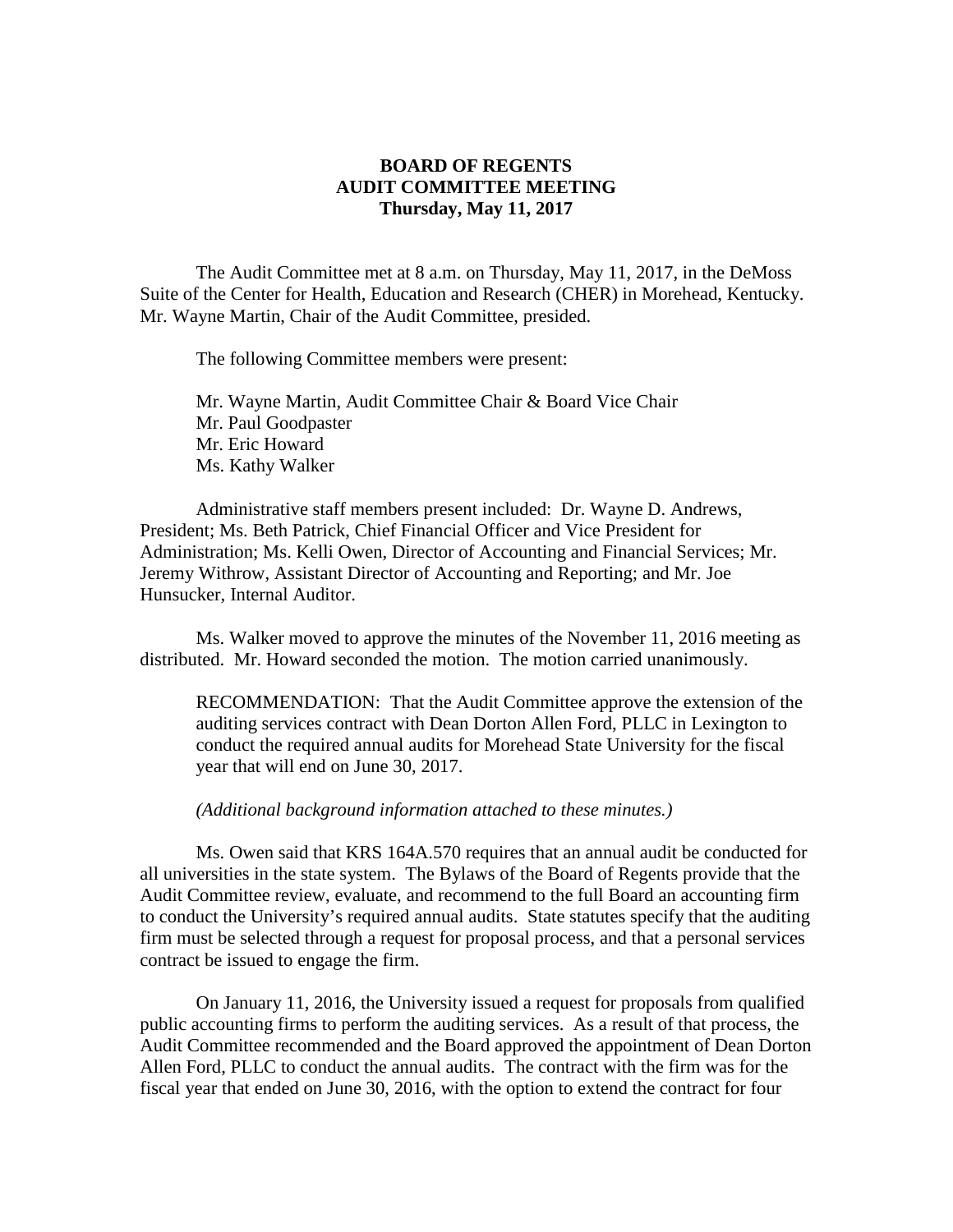additional one-year periods. The audit fee adjustments for the extension periods will be based on the consumer price index.

Ms. Owen stated that the services rendered by Dean Dorton Allen Ford, PLLC for the 2015-16 fiscal year were satisfactory and in compliance with the terms of the contract. The fee for the 2016-17 fiscal year will not exceed \$87,320.

MOTION: Mr. Goodpaster moved that the Committee approve the recommendation. The motion was seconded by Mr. Howard.

VOTE: The motion carried unanimously.

RECOMMENDATION: That the Audit Committee approve the minimum scope of the University's audit for the year ending June 30, 2017.

*(Minimum Scope of the Annual Audit attached to these minutes.)*

Ms. Owen stated that the Bylaws of the Board of Regents specify that the Audit Committee will review, evaluate, advise and recommend to the full Board the minimum scope of the annual audit. Further, the scope of the audit must comply with all local, state, and federal audit requirements. Among the items included in the audit is a review and evaluation of the existing internal controls, a general purpose audit of financial statements for accuracy, and an audit of financial aid. The firm will issue a management letter which will highlight any weaknesses of controls, procedures, policies or noncompliance and suggest possible improvements. Auditors spend over three weeks on campus during the course of the audit period.

MOTION: Mr. Howard moved that the Committee approve the minimum scope. The motion was seconded by Mr. Goodpaster.

VOTE: The motion carried unanimously.

Mr. Hunsucker, Director of Internal Audits, reported on current, completed and planned projects. *(See complete Internal Auditor's Report attached.)*

#### **CURRENT/COMPLETED AUDITS**

#### **NCAA Student Assistance Fund**

Mr. Hunsucker continues to review the Office of Athletics' internal controls over expenditures and disbursements related to the NCAA Student Assistance Fund. The audit will review 100% of the disbursements made during the fiscal year ending June 30, 2017.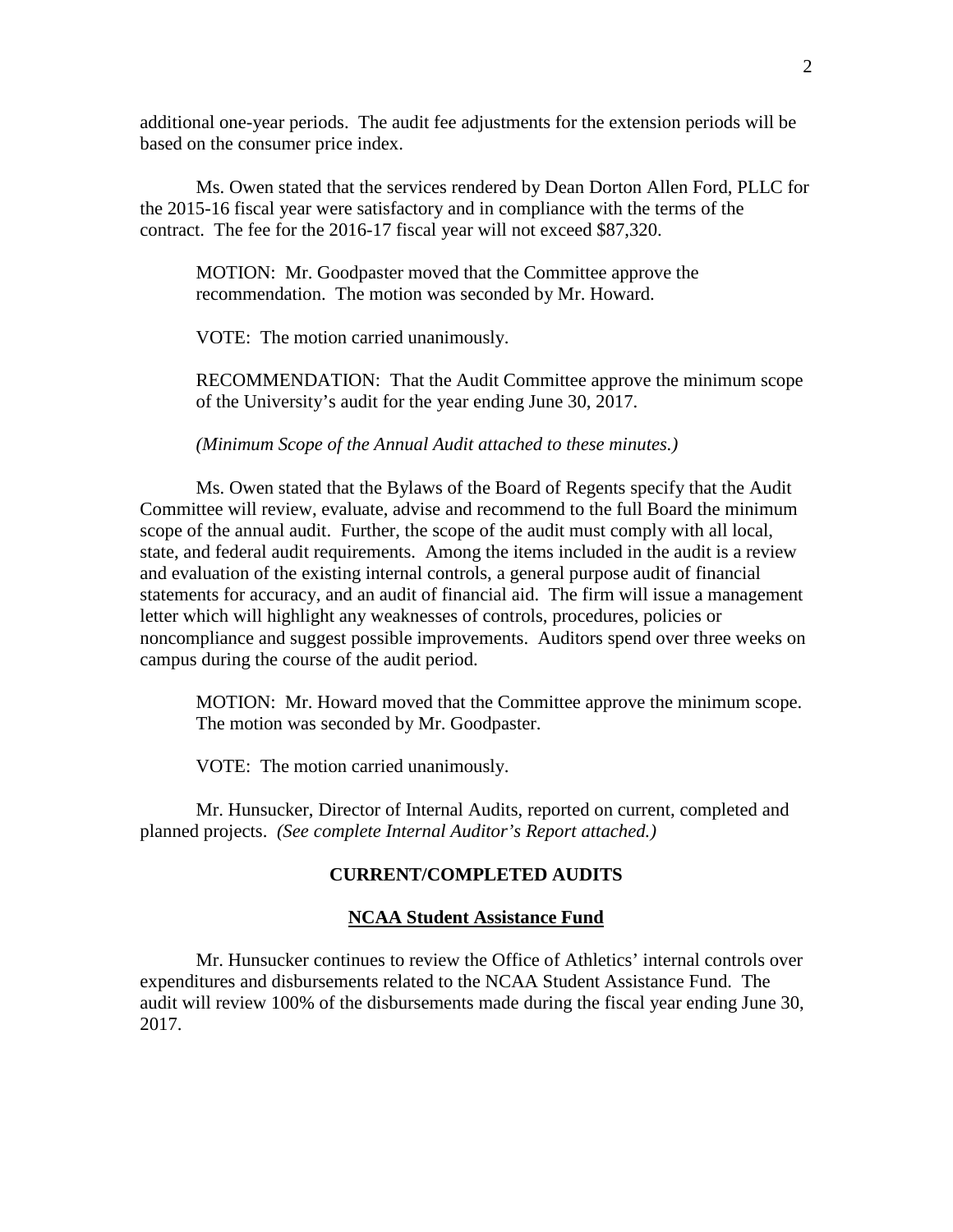#### **Return of Title IV Funds**

When a student who receives Title IV funds (Federal Financial Aid) withdraws, the student may no longer be eligible for the full amount of Title IV funds that the student was originally scheduled to receive. The audit will involve testing the calculation of Title IV funds returned to the Department of Education from a sampling of students who received funds, subsequently withdrew, and a portion of their aid was returned.

#### **Purchasing Card Audits**

Mr. Hunsucker conducted purchasing card audits at multiple University units to ensure that transactions had legitimate business purpose, complied with applicable University purchasing guidelines, included digital images of receipts, and were allocated to the correct general ledger account. The primary result of the audit revealed that images of receipts were not always uploaded by the cardholder in a timely manner, and in some instances the account allocation was not performed in a timely manner. He has conducted exit conference with cardholders and/or other administrative personnel to discuss corrective actions. No other deficiencies were noted during the reviews.

Ms. Patrick noted the current ProCard program results in \$100,000 from rebates, which is used to fund the managed travel position and also assists the university is obtaining better travel deals.

#### **PLANNED PROJECTS**

Mr. Hunsucker noted that audits will be performed at selected University departments to determine compliance with applicable laws, rules, regulations and University policies. The audits will focus primarily on the areas of purchasing card usage, travel expenditures and, where applicable, cash handling. Mr. Hunsucker also plans to conduct a review of reimbursements to President Andrews for travel and other expenditures received during the fiscal year 2016-2017.

Mr. Hunsucker stated that he had provided assistance to Dean Dorton Allen Ford and to various internal units. Further, he provided a list of the professional development activities in which he had been involved during the past six months.

There being no further business to conduct, Ms. Walker moved that the meeting adjourn. Mr. Howard seconded the motion. The motion carried unanimously.

Respectfully submitted,

Sharand. Reynolde

Sharon S. Reynolds, Secretary Board of Regents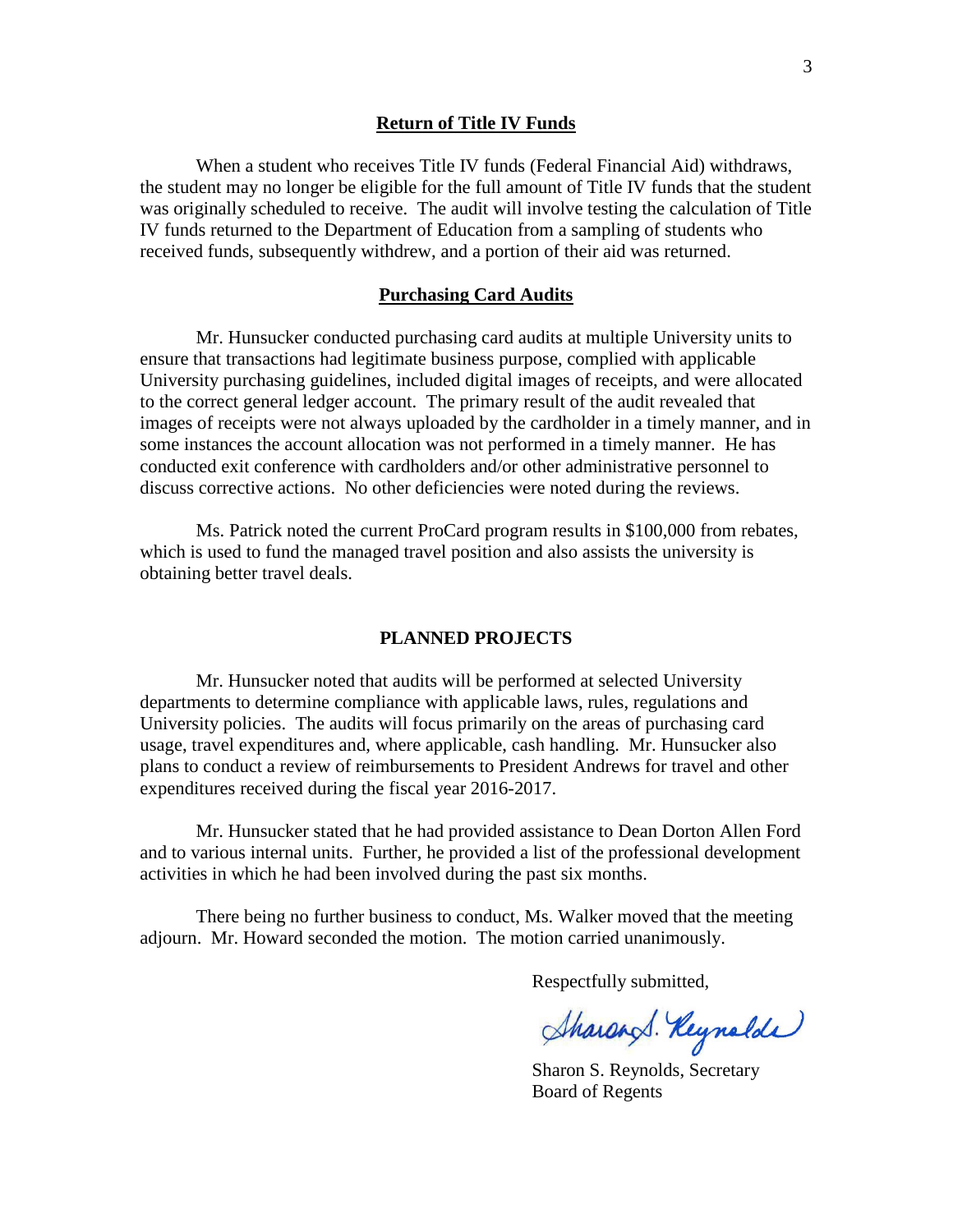# **Recommendation:**

That the Audit Committee accept the audit report for the fiscal year ended June 30, 2017 as presented by Dean Dorton Allen Ford, PLLC.

# **Background:**

KRS 164A.570 requires an annual audit to be conducted by all universities in the state system. The audit is to be conducted by an independent public accounting firm. On June 8, 2017, the Board approved the recommendation of the Audit Committee to appoint the accounting firm of Dean Dorton Allen Ford, PLLC to conduct the audit for the 2016-17 fiscal year. The Board also approved at that time the Audit Committee's recommendation for the minimum scope of the audit work to be performed.

Dean Dorton Allen Ford, PLLC has completed the audit for the June 30, 2017 fiscal year. The report was issued with an unmodified opinion on the financial statements. An electronic copy of the audit report has been provided to each member of the Board of Regents.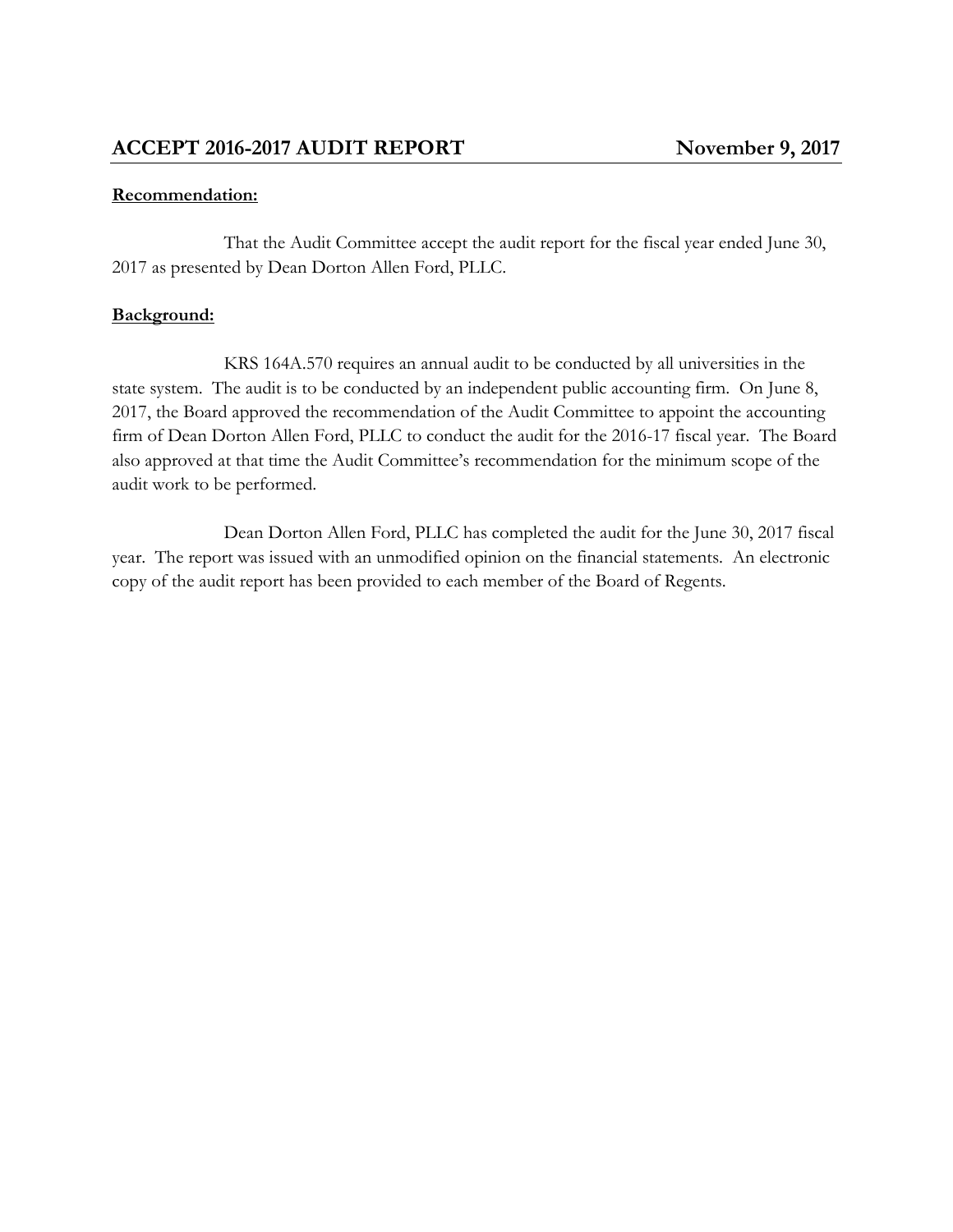#### **Report to the Audit Committee November 9, 2017 Joe Hunsucker, Director of Internal Audits**

#### **CURRENT/COMPLETED PROJECTS:**

#### **NCAA Student Assistance Fund**

#### Objectives:

The objectives of the review were (1) to determine the adequacy of the Morehead State University Office of Athletics' internal controls over expenditures and disbursements related to the NCAA Student Assistance Fund, and (2) to determine if the University was in compliance with applicable NCAA and OVC policies related to the administration of the NCAA Student Assistance Fund.

#### Scope:

The scope included 882 transactions totaling \$89,987.67 for 346 student-athletes during the period July 1, 2016 through June 30, 2017 from the NCAA Student Assistance Fund. 100% of the disbursements made to or on behalf of student-athletes during the period were reviewed. Studentathletes from the following teams received funding from the NCAA Student Assistance Fund during the period:

| <b>MEN'S SPORTS:</b>    | <b>Recipients</b> | <b>Disbursements</b> | <u>Amount</u>   |
|-------------------------|-------------------|----------------------|-----------------|
| Baseball                | 39                | 109                  | \$<br>17,155.56 |
| Basketball              | 24                | 58                   | 8,746.09        |
| CC/Track                | 21                | 62                   | 13,677.58       |
| Football                | 118               | 250                  | 10,461.52       |
| Golf                    | <u> 11</u>        | $\overline{28}$      | 1,027.40        |
| Total                   | 213               | 507                  | \$51,068.15     |
| <b>WOMEN'S SPORTS:</b>  |                   |                      |                 |
| Basketball              | 21                | 58                   | \$7,992.26      |
| CC/Track                | 23                | 64                   | 5,509.38        |
| Golf                    | 8                 | 23                   | 838.94          |
| Soccer                  | 32                | 84                   | 3,423.95        |
| Softball                | 21                | 61                   | 14,019.21       |
| Volleyball              | <u>17</u>         | <u>53</u>            | 5,966.69        |
| Total                   | 122               | 343                  | \$37,750.43     |
| <b>MIXED SPORTS:</b>    |                   |                      |                 |
| Rifle                   | 11                | 32                   | \$1,169.09      |
| <b>TOTAL-ALL SPORTS</b> | 346               | 882                  | \$89,987.67     |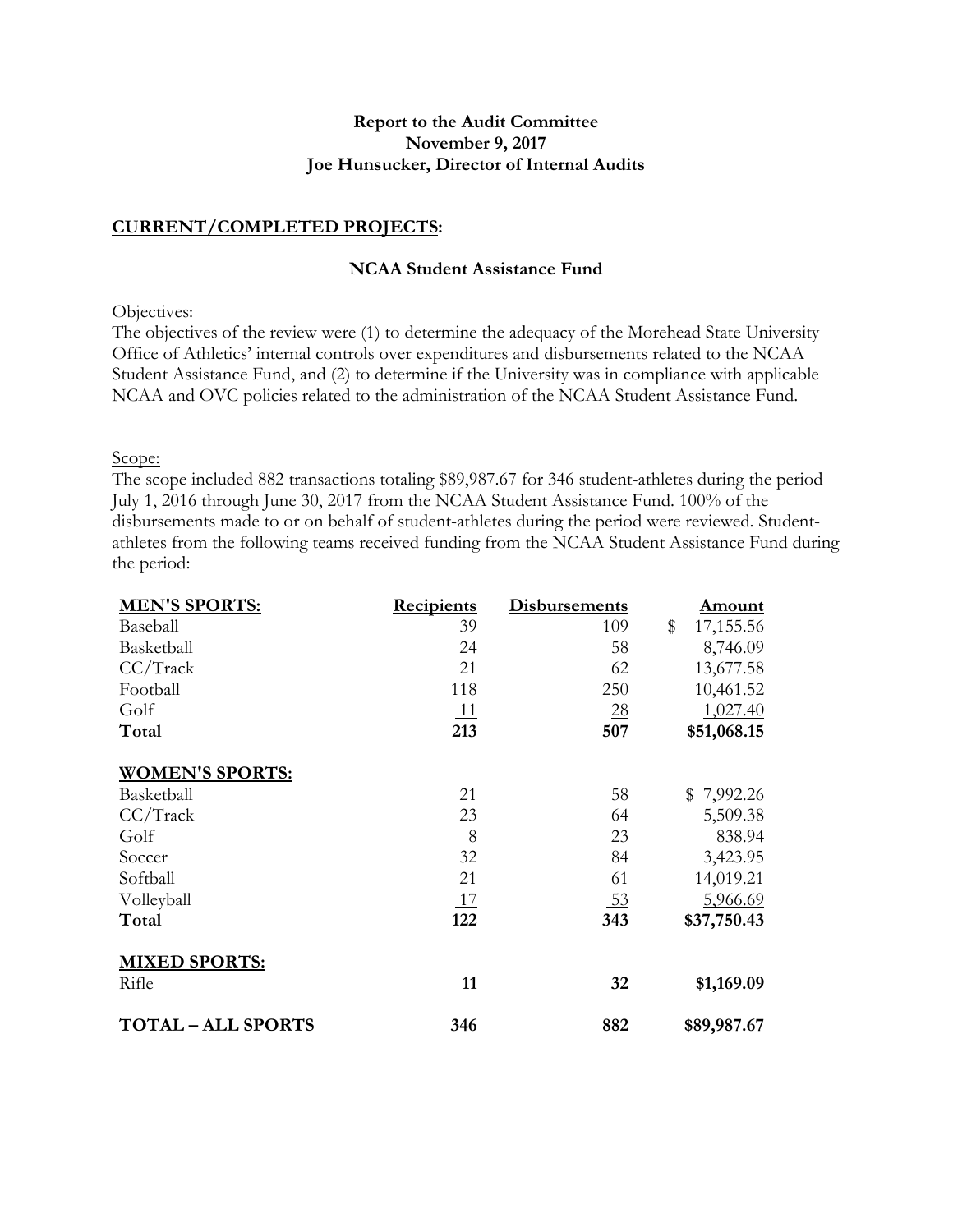| <b>TRANSACTIONS</b>           |                |                 |                |                 |
|-------------------------------|----------------|-----------------|----------------|-----------------|
| <b>BY CATEGORY</b>            | Men            | Women           | Mixed          | Total           |
| Category 1 - Educational      | 3              | 5               | $\Omega$       | 8               |
| Category 2 - Health & Safety  | 9              | 6               | $\overline{0}$ | 15              |
| Category 3 – Personal/Family  | 495            | 332             | 32             | 859             |
| Total                         | 507            | 343             | 32             | 882             |
| <b>RECIPIENTS BY</b>          |                |                 |                |                 |
| <b>FINANCIAL AID TYPE</b>     | Men            | Women           | Mixed          | Total           |
| $100 - On Full GIA$           | 22             | 36              | $\theta$       | 58              |
| 200 - On Partial GIA          | 53             | 69              | 9              | 131             |
| $300 - On No GIA$             | 136            | 15              | $\overline{2}$ | 153             |
| $400$ – Exhausted Eligibility | $\overline{2}$ | $\overline{-2}$ | $\overline{0}$ | $\overline{-4}$ |
| Total                         | 213            | 122             | 11             | 346             |
| <b>RECIPIENTS</b>             |                |                 |                |                 |
| <b>RECEIVING PELL</b>         | Men            | Women           | Mixed          | Total           |
| Receiving PELL                | 70             | 21              | 1              | 92              |
| NOT Receiving PELL            | 143            | <u>101</u>      | <u>10</u>      | 254             |
| Total                         | 213            | 122             | 11             | 346             |
| <b>AMOUNT</b> (Rounded)       |                |                 |                |                 |
| <b>BY CATEGORY</b>            | Men            | Women           | Mixed          | Total           |
| Category 1 - Educational      | 23,831         | 12,651          | $\Omega$       | 36,482          |
| Category 2 - Health & Safety  | 3,710          | 4,125           | $\theta$       | 7,835           |
| Category 3 – Personal/Family  | 23,527         | 20,974          | <u>1,169</u>   | 45,671          |
| Total                         | 51,068         | 37,750          | 1,169          | 89,988          |

The University received \$85,306 from the Ohio Valley Conference which was deposited into the NCAA Student Assistance Fund. The deposit was verified through review of University cash receipts system.

The balance of unspent funds on hand as of June 30, 2017 for the Student Assistance Fund was \$31,973.11. This amount was verified to the end-of-year balance in the General Ledger.

Opinion:

Based on the results of my review of applicable documentation and substantive tests performed, it is my opinion that the Morehead State University's Office of Athletics' internal controls over expenditures and disbursements related to the NCAA Student Assistance Fund are adequate and that the University is in compliance with applicable NCAA policies related to the administration of the NCAA Student Assistance Fund.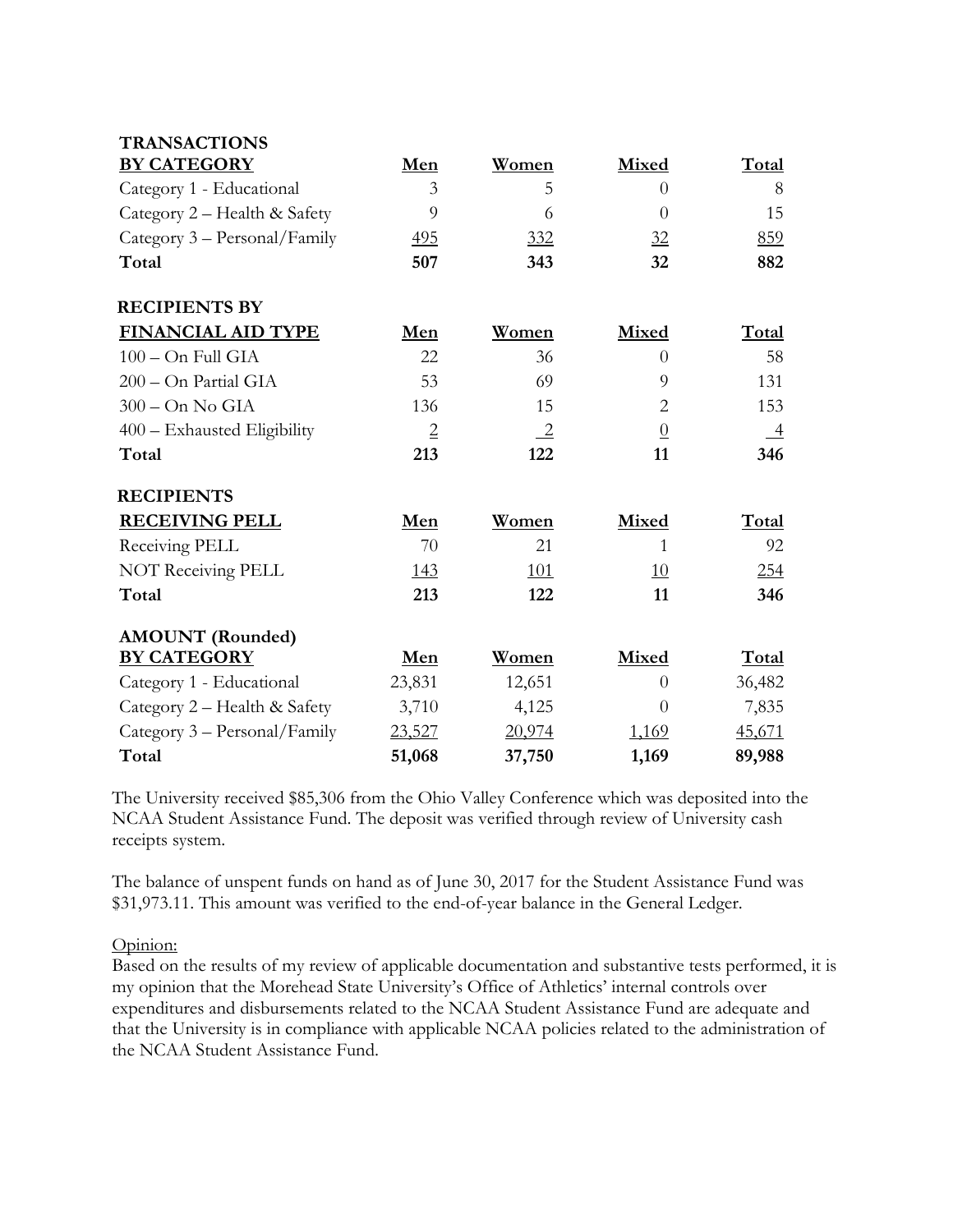The results of the audit were reported to President Morgan, Commissioner DeBauche of the Ohio Valley Conference, and Director of Athletics Hutchinson.

# **President Andrews' Expenses**

Objectives:

The objectives of the review were to:

- (a) determine if reimbursements from University funds to, or for, Dr. Andrews for travel expenditures were only incurred while he was on official University business,
- (b) determine if Dr. Andrews was in compliance with the Morehead State University Travel Regulations Manual, and
- (c) determine if any reimbursements from University funds to Dr. Andrews for other expenditures were adequately supported and in compliance with the University's procurement policies.

#### Scope:

The scope of the review included all reimbursements made to, or on behalf of, Dr. Andrews for the period July 1, 2016 through June 30, 2017. The population consisted of 22 disbursements totaling \$5,373.25 with 100% of the disbursements being reviewed.

Methodology:

- (1) Obtained and reviewed applicable University travel and procurement policies.
- (2) Using Datatel, a listing of all transactions involving payments to, or for, Dr. Andrews was obtained.
- (3) Applicable vouchers and supporting documentation for each disbursement identified above was obtained from the University's Office of Accounting & Financial Services and Office of Procurement Services.
- (4) Vouchers and supporting documentation for each disbursement was reviewed to determine compliance with applicable University travel and procurement policies.

# Results:

A review of vouchers disclosed the following categories of expenditures were incurred during the review period:

| Airfare          | \$1,619.22 |
|------------------|------------|
| Moving Expenses  | 1,274.88   |
| Lodging          | 992.48     |
| Registration     | 900.00     |
| Gas/Parking/Taxi | 515.31     |
| Mileage          | 58.50      |
| Meals            | 12.86      |

No exceptions were noted during the review. Dr. Andrews' travel expenditures were incurred while he was on official University business, were adequately supported and were in compliance with all applicable policies in the Morehead State University Travel Regulations Manual. A review of the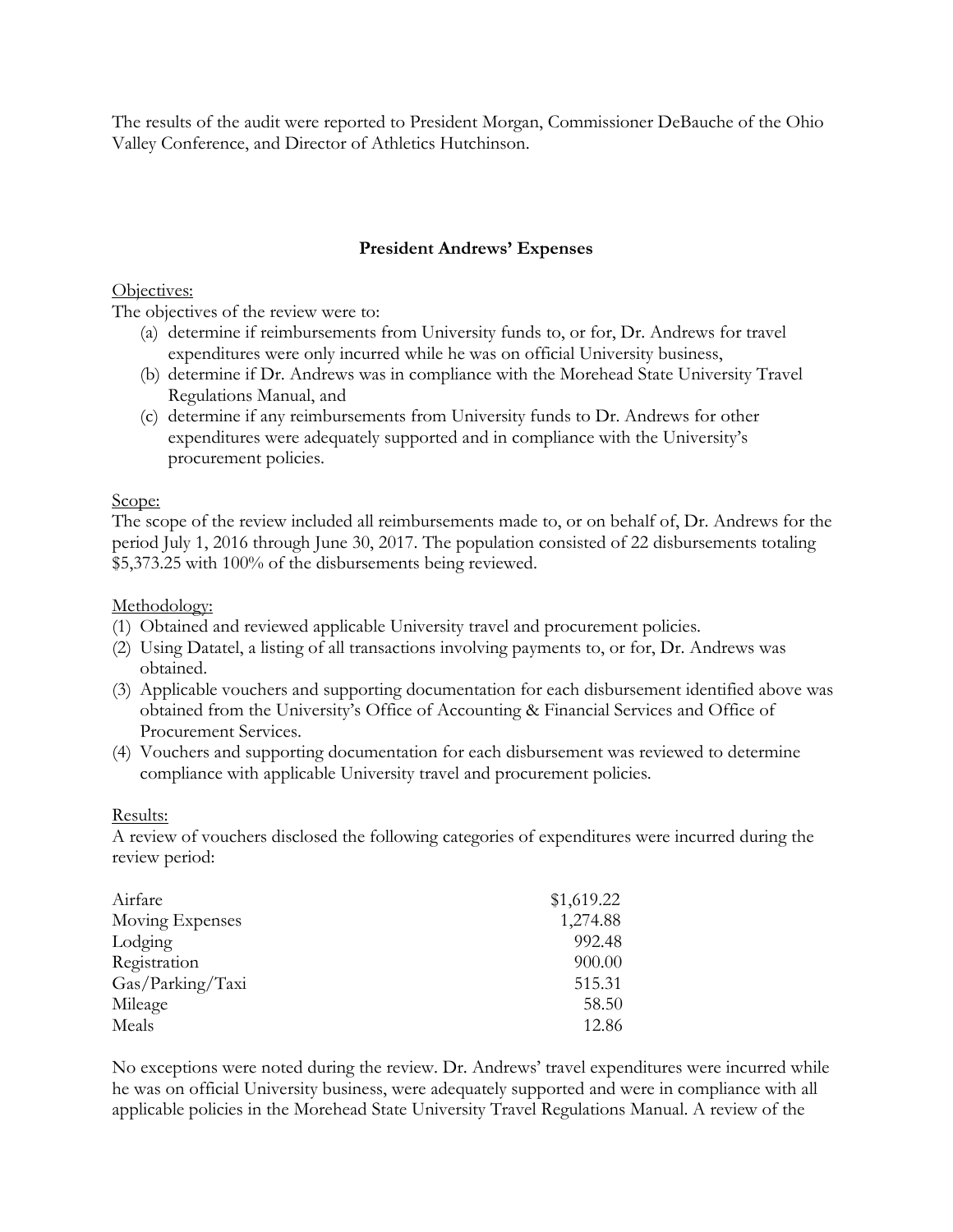general ledger activity for the President's Office disclosed no purchasing card activity during the fiscal year for Dr. Andrews.

### Opinion:

Based on the results of my review of applicable documentation and substantive tests performed, it is my opinion that Dr. Andrews' travel expenditures were incurred while he was on official University business and that he was in compliance with all applicable policies in the Morehead State University Travel Regulations Manual.

A report was issued to Mr. Paul C. Goodpaster, Chair of the University's Board of Regents.

# **Official Withdrawal & Return of Title IV Funds**

# Background:

Title IV funds (Federal Financial Aid) are awarded to a student under the assumption that the student will attend school for the entire period for which the assistance is awarded. When a student withdraws, the student may no longer be eligible for the full amount of Title IV funds that the student was originally scheduled to receive. If a recipient of Title IV grant or loan funds withdraws from a school after beginning attendance, the amount of Title IV grant or loan assistance earned by the student must be determined. If the amount disbursed to the student is greater than the amount the student earned, unearned funds must be returned to the Department of Education.

An institution must have a procedure for determining whether a Title IV recipient who began attendance during a period completed the period or should be treated as a withdrawal. A school is required to determine the earned and unearned portion of Title IV aid as of the date the student ceased attendance based on the amount of time the student spent in attendance. After the 60% point in the period of enrollment, a student has earned 100% of the Title IV funds they were scheduled to receive during the period. The date of the institution's determination that the student withdrew would be the date the student began the official withdrawal process or the date of the student's notification to the school of their intent to withdraw, whichever is later.

The student's withdrawal date is used to determine the percentage of the period of enrollment completed and the amount of Title IV funds a student has earned. The date of the institution's determination that the student withdrew is used in the following circumstances:

- A school must document a student's withdrawal date and maintain documentation as of the date of determination.
- The school must return the amount of Title IV funds for which it is responsible no later than 45 days after the date of determination.

# Objective:

The objectives of the audit were to verify the date of determination used in the return calculation, verify the calculation for the amount of unearned funds returned, and determine if the Title IV funds were returned within 45 days of the determination date.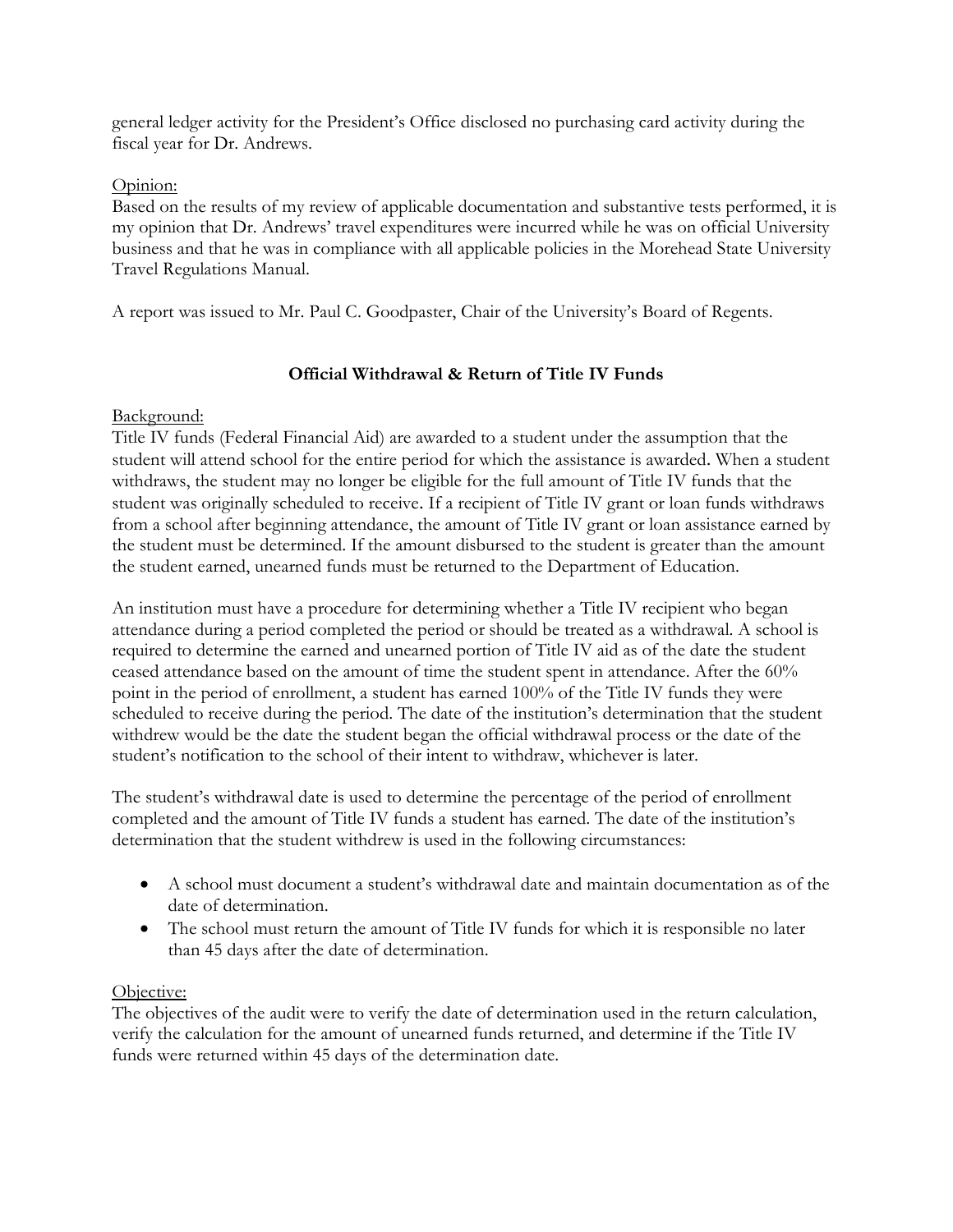#### Scope:

The population included 43 students receiving Title IV funds during the Spring 2017 that withdrew prior to the  $60\%$  point (March  $30<sup>th</sup>$ ) that would have not earned all of the Title IV funds they were awarded.

#### Results:

The determination dates for the students officially withdrawing were accurate. Based on these determination dates, no discrepancies were noted between the recalculated amount and the amount of Title IV funds returned. All Title IV funds were returned within 45 days of the determination date.

A report was issued to Denise Trusty, Director of Financial Aid.

#### **Cash Counts**

Cash counts were conducted at the close of business, Tuesday, June 27, 2017 for one of the University's two Cashiers and at the close of business on Friday, June 30, 2017 for the second cashier to verify the \$10,000 Cashier Operating account in the University's Office of Accounting & Financial Services to the CR Session Reconciliation Report. Cash and cash equivalents on hand for the two Cashiers totaled \$10,000.00. Overage/shortage amounts are maintained separately, no overage/shortages were reported for either day. The year-to-date cumulative overage of \$31.32 was deposited back into the University's account.

A cash count was conducted Friday, June 30, 2017 for the University Store's \$2,500.00 permanent change fund. Cash on hand for the permanent change cash fund totaled \$2,230.95 a cumulative yearto-date shortage of \$269.05. The fund will be replenished during the current fiscal year.

A cash count was conducted Thursday, June 29, 2017 for the KFAC's \$200.00 store sales change fund. Cash on hand for the store sales change fund totaled \$200.00 with no cumulative year-to-date overage/shortage noted.

Reports were issued to Justin Hubbard, CPA, Dean Dorton Allen Ford.

#### **PLANNED PROJECTS:**

#### **Departmental Audits**

Audits will be performed at selected University departments to determine compliance with applicable laws, rules, regulations and University policies. The audits will focus primarily on the areas of purchasing card, travel cards and travel expenditures. Reports will be issued as needed.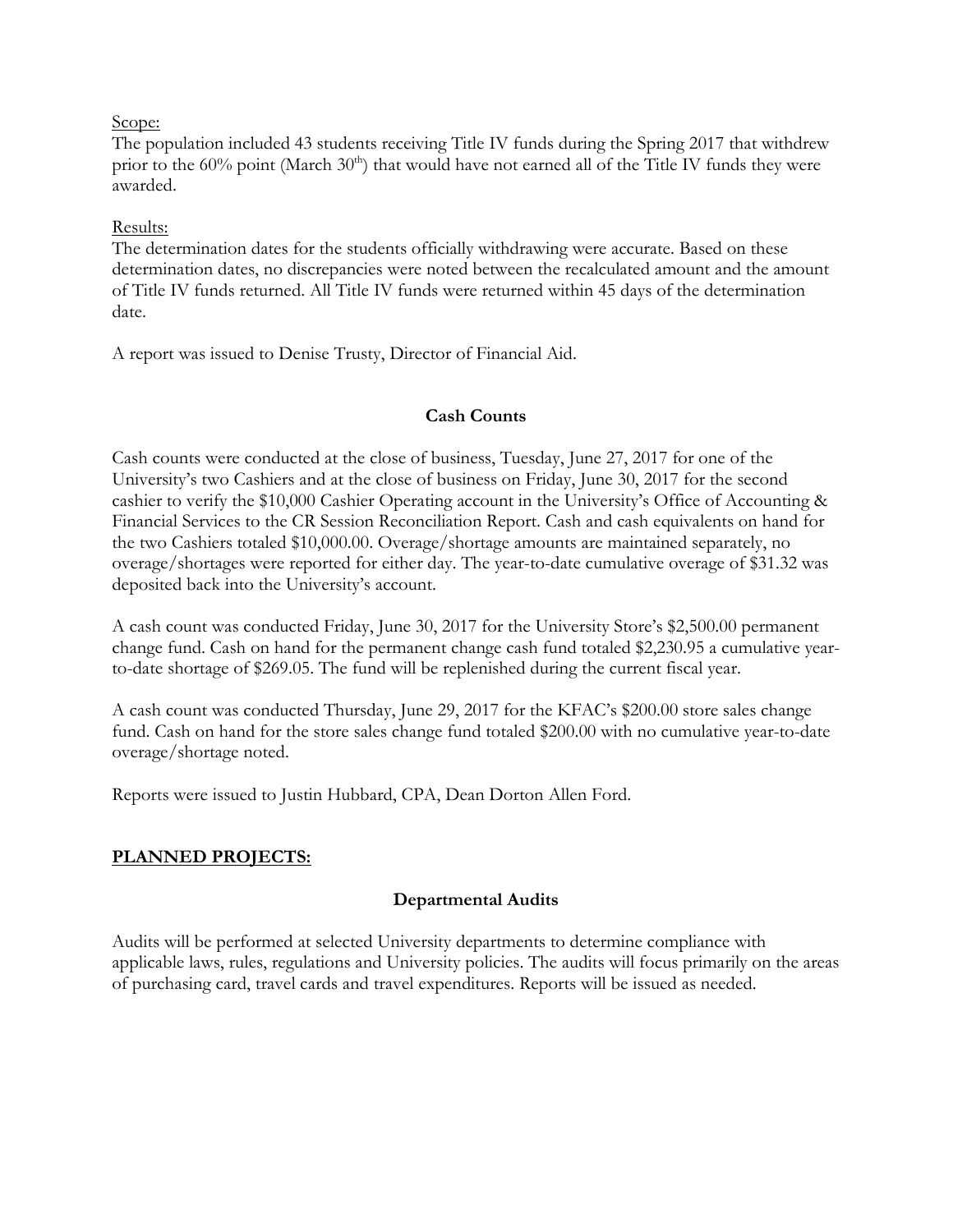# **EXTERNAL ASSISTANCE:**

Assistance to Dean Dorton Allen & Ford was provided for the following areas:

University Store inventory and internal control narrative Facilities Management inventory and internal control narrative Kentucky Folk Art Center inventory General Purpose Financial Statements Audit

- Compensated Absences Account (Accrued Vacation & Vacation Overage testing)
- New Hire Testing
- Internal Control Testing
- Internal Control Questionnaires
- Cash Counts Cashiers, Bookstore, KFAC
- Payroll Testing
- Termination Testing

#### A-133 Audit

- Adult Education (DOE), CFDA 84.002/84.002A 8 Grants, \$1,109,256 expenses Internal Control Narratives Internal Control/Compliance Testing Cash Management Testing Eligibility Testing
- Improving Teacher Quality State Grants (DOE), CFDA 84.367 5 Grants, \$194,959 expenses Internal Control Narratives Internal Control/Compliance Testing Cash Management Testing
- Research & Development (Various Agencies), Various CFDAs 12 Grants, \$1,947,253 expenses Internal Control Narrative Internal Control/Compliance Testing Cash Management Testing Subrecipient Monitoring
- Federal Work Study Payroll Testing
- Internal Control Questionnaires

#### NCAA Agreed Upon Procedures

• Preparation of EADA Report

Department of Education

• Preparation of EADA Report